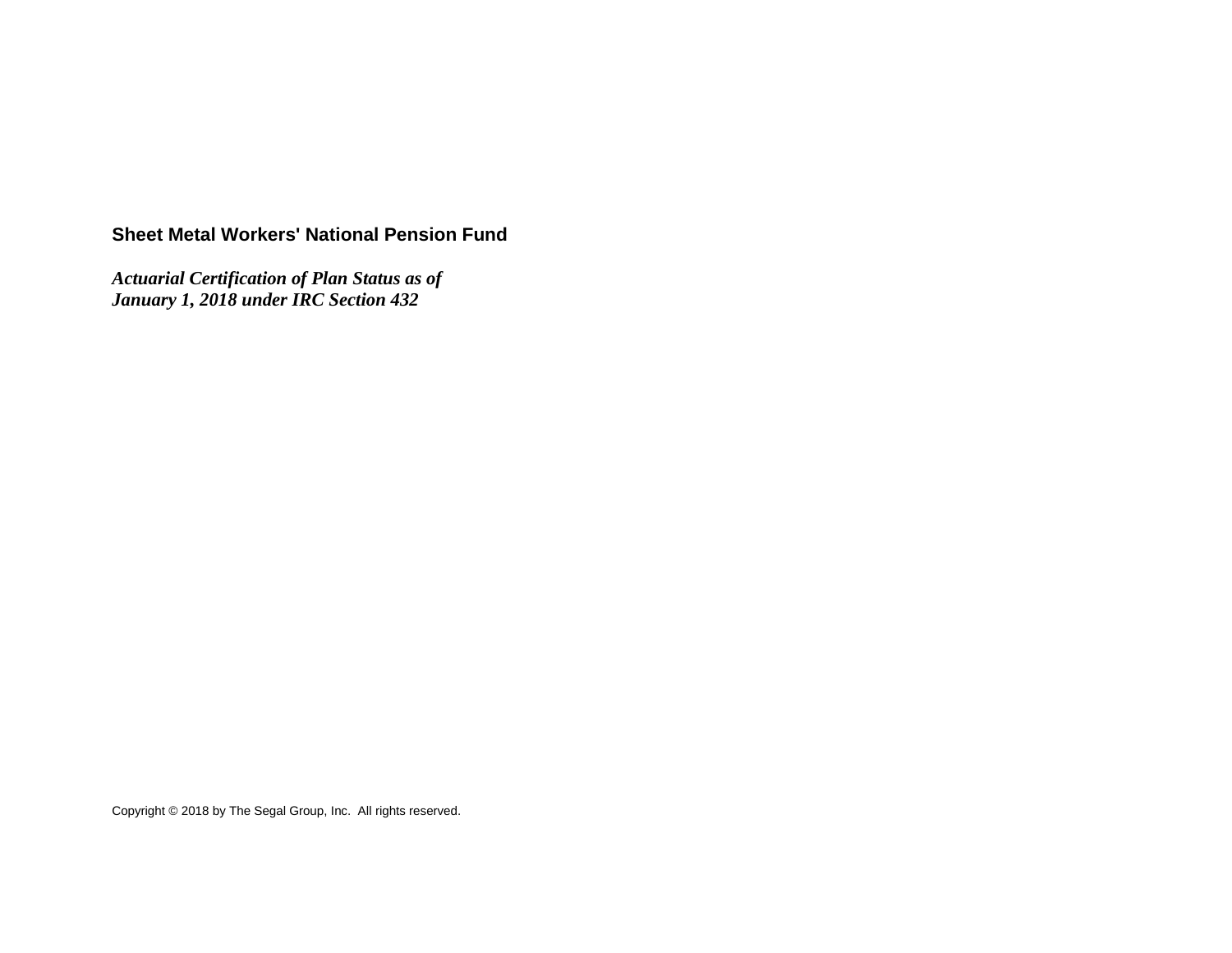

*March 30, 2018*

*Board of Trustees Sheet Metal Workers' National Pension Fund 8403 Arlington Blvd., Suite 300 Fairfax, Virginia, 22031*

*Dear Trustees:*

*As required by ERISA Section 305 and Internal Revenue Code (IRC) Section 432, we have completed the Plan's actuarial status certification as of January 1, 2018 in accordance with the Multiemployer Pension Reform Act of 2014 (MPRA). The attached exhibits outline the projections performed and the results of the various tests required by the statute. These projections have been prepared based on the Actuarial Valuation as of January 1, 2017 and in accordance with generally accepted actuarial principles and practices and a current understanding of the law. The actuarial calculations were completed under the supervision of Daniel V. Ciner, MAAA, Enrolled Actuary.*

*As of January 1, 2018, the Plan is in endangered status. In addition, the Plan is not projected to be in critical status for any of the succeeding five plan years.* 

*This certification notifies the IRS that the Plan is making the scheduled progress in meeting the requirements of its funding improvement plan, based on a projection of the Plan's funding metrics. This certification is being filed with the Internal Revenue Service, pursuant to ERISA section 305(b)(3) and IRC section 432(b)(3).*

*Segal Consulting ("Segal") does not practice law and, therefore, cannot and does not provide legal advice. Any statutory interpretation on which the certification is based reflects Segal's understanding as an actuarial firm. Due to the complexity of the statute and the significance of its ramifications, Segal recommends that the Board of Trustees consult with legal counsel when making any decisions regarding compliance with ERISA and the Internal Revenue Code.*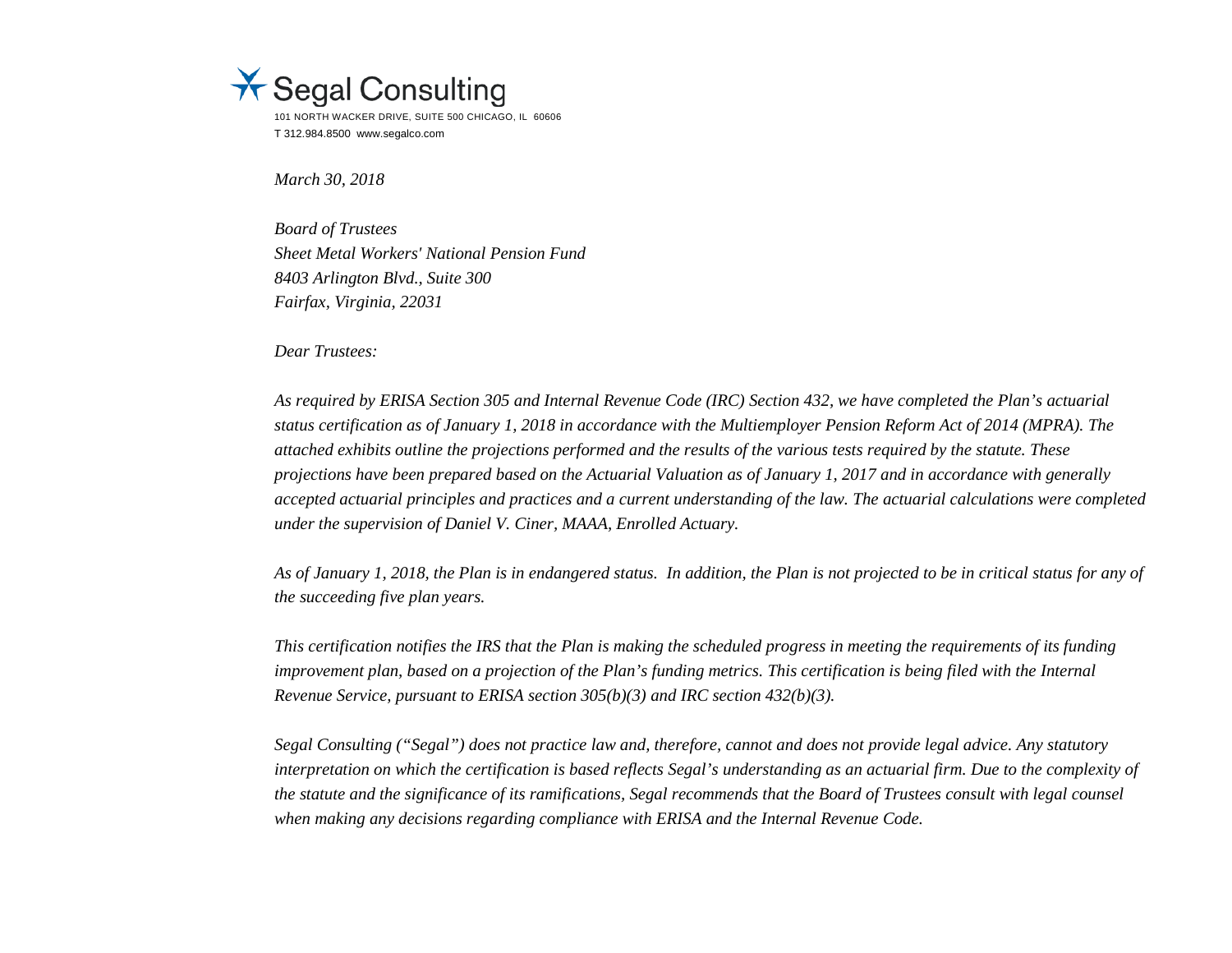*We look forward to reviewing this certification with you at your next meeting and to answering any questions you may have. We are available to assist the Trustees in communicating this information to plan stakeholders as well as in reviewing the Funding Improvement Plan as required.*

*Sincerely,*

*Segal Consulting, a Member of the Segal Group*

 $B$ y:  $\underline{Llthmcl}$  /  $\mu$ us  $\underline{Ll}$ 

*Richard G. Gerasta Daniel V. Ciner, MAAA, EA Senior Vice President Senior Vice President and Actuary*

*cc: Ms. Lori Wood Mr. Tim Myers Ms. Debbie Elkins Tearyn Loving, Esq.*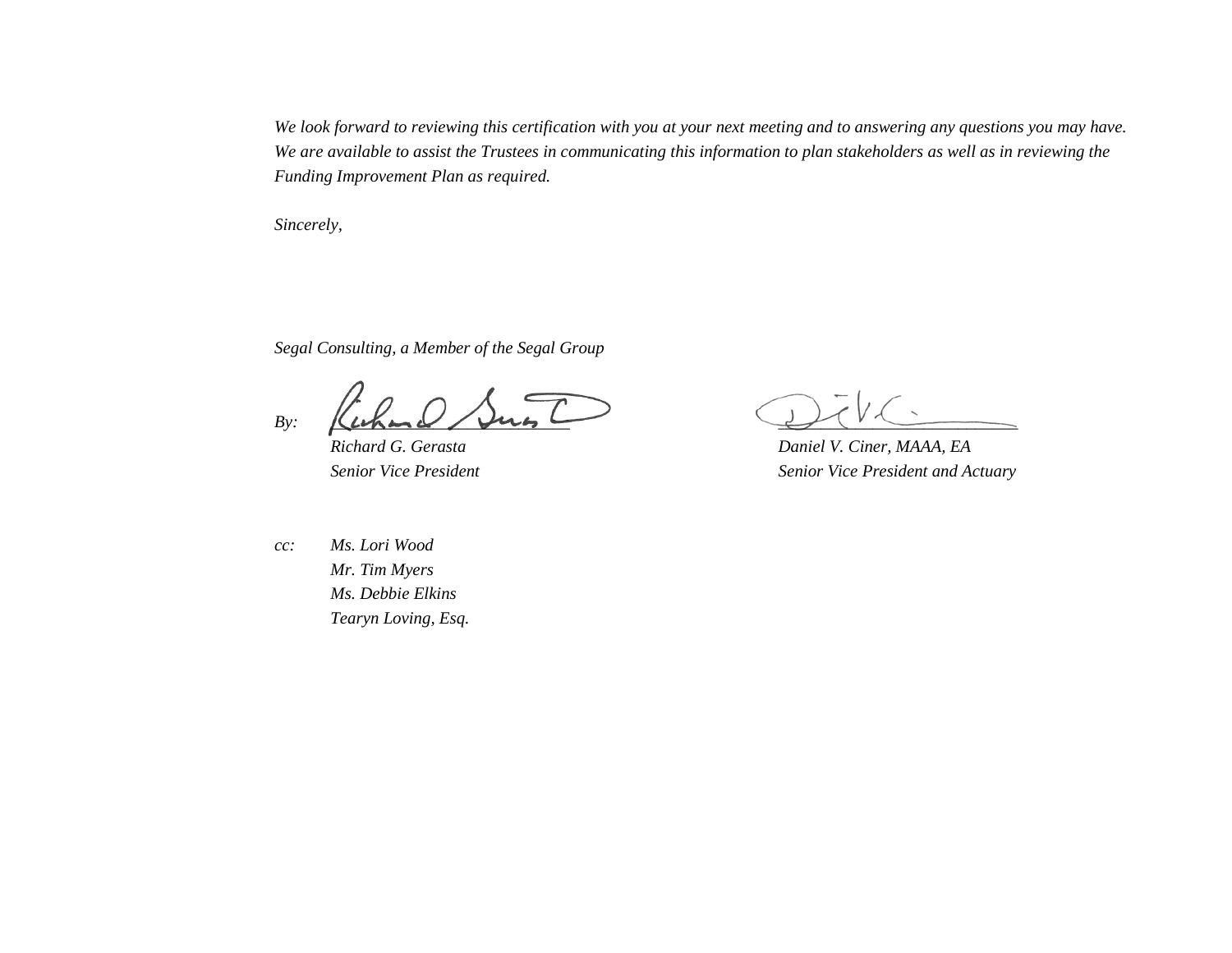

March 30, 2018

Internal Revenue Service Employee Plans Compliance UnitGroup 7602 (TEGE: EP: EPCU) 230 S. Dearborn Street Room 1700 - 17th FloorChicago, IL 60604

To Whom It May Concern:

As required by ERISA Section 305 and the Internal Revenue Code (IRC) Section 432, we have completed the actuarial status certification as of January 1, 2018 for the following plan:

| Name of Plan: | Sheet Metal Workers' National Pension Fund                    |
|---------------|---------------------------------------------------------------|
| Plan number:  | EIN 52-6112463 / PN 001                                       |
| Plan sponsor: | Board of Trustees, Sheet Metal Workers' National Pension Fund |
| Address:      | 8403 Arlington Blvd., Suite 300                               |
|               | Fairfax, Virginia, 22031                                      |
| Phone number: | 703.739.7000                                                  |

As of January 1, 2018, the Plan is in endangered status. In addition, the Plan is not projected to be in critical status for any of the succeeding five plan years. This certification also notifies the IRS that the Plan is making the scheduled progress inmeeting the requirements of its funding improvement plan, based on a projection of the Plan's funding metrics.

If you have any questions on the attached certification, you may contact me at thefollowing:

Segal Consulting I0l Norrh Wacker Drive, Suite 500Chicago, IL 60606 Phone number: 3 I 2.984.8500

Sincerely,

Daniel V. Ciner, MAAA Senior Vice President ønd ActuaryEnrolled Actuary No. 17-05773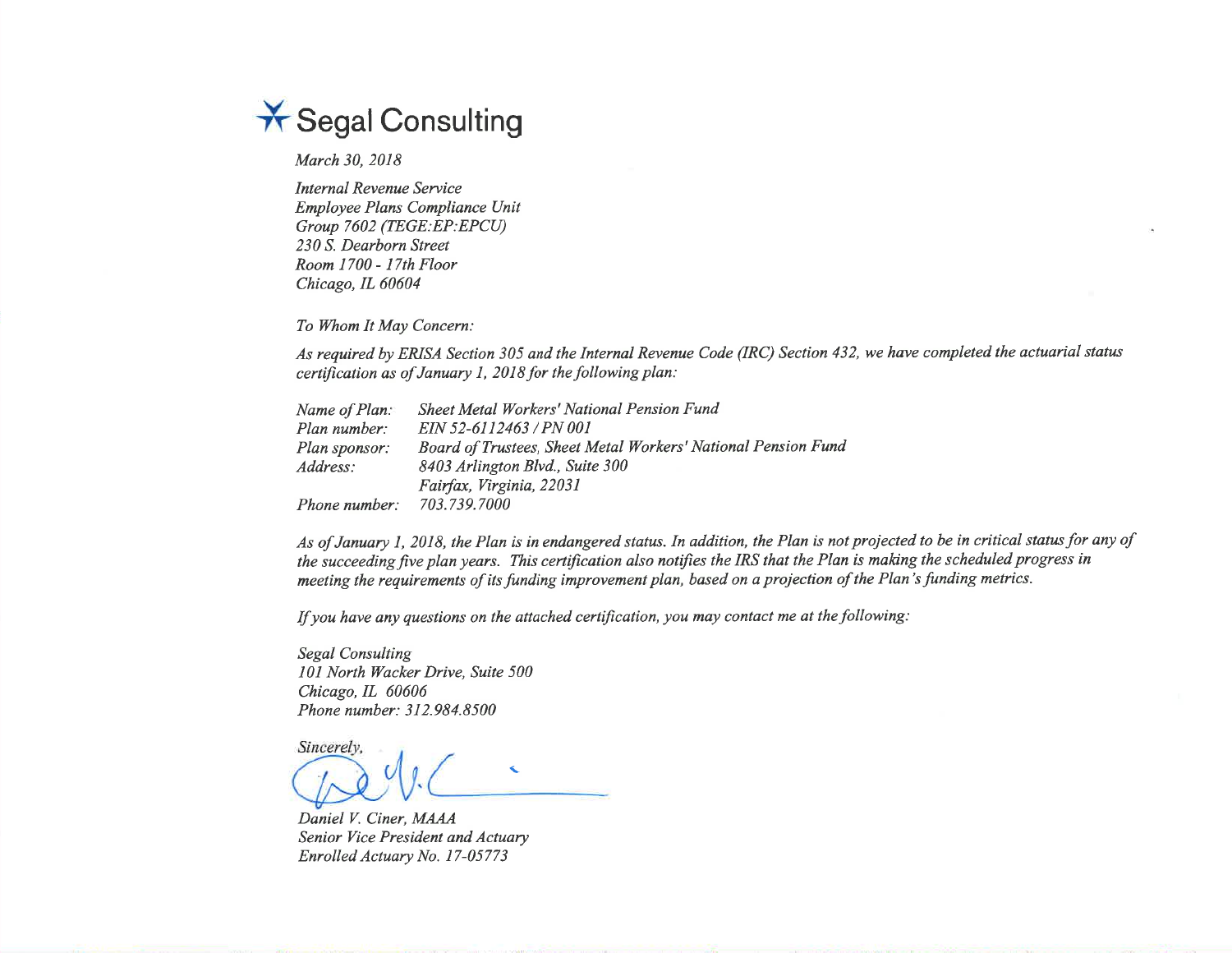## **March 30, 2018**

# **Illustration Supporting Actuarial Certification of Status (Schedule MB, line 4b) ACTUARIAL STATUS CERTIFICATION AS OF JANUARY 1, 2018 UNDER IRC SECTION 432**

This is to certify that Segal Consulting, a Member of The Segal Group, Inc. ("Segal") has prepared an actuarial status certification under Internal Revenue Code Section 432 for the Sheet Metal Workers' National Pension Fund as of January 1, 2018 in accordance with generally accepted actuarial principles and practices. It has been prepared at the request of the Board of Trustees to assist in administering the Fund and meeting filing and compliance requirements under federal law. This certification may not otherwise be copied or reproduced in any form without the consent of the Board of Trustees and may only be provided to other parties in its entirety.

The measurements shown in this actuarial certification may not be applicable for other purposes. Future actuarial measurements may differ significantly from the current measurements presented in this report due to such factors as the following: plan experience differing from that anticipated by the economic or demographic assumptions; changes in economic or demographic assumptions; increases or decreases expected as part of the natural operation of the methodology used for these measurements (such as the end of an amortization period or additional cost or contribution requirements based on the plan's funded status); differences in statutory interpretation and changes in plan provisions or applicable law.

This certification is based on the January 1, 2017 actuarial valuation, dated September 21, 2017. This certification reflects the changes in the law made by the Multiemployer Pension Reform Act of 2014 (MPRA). Additional assumptions required for the projections (including those under MPRA), and sources of financial information used are summarized in Exhibit VII.

Segal Consulting does not practice law and, therefore, cannot and does not provide legal advice. Any statutory interpretations on which this certification is based reflect Segal's understanding as an actuarial firm.

This certification was based on the assumption that the Plan was qualified as a multiemployer plan for the year.

I am a member of the American Academy of Actuaries and I meet the Qualification Standards of the American Academy of Actuaries to render the actuarial opinion herein. To the best of my knowledge, the information supplied in this actuarial certification is complete and accurate. As required by IRC Section  $432(b)(3)(B)(iii)$ , the projected industry activity is based on information provided by the plan sponsor. In my opinion, the projections are based on reasonable actuarial estimates, assumptions and methods that (other than projected industry activity) offer my best estimate of anticipated experience under the Plan.

 $\bigcup$ 

Daniel V. Ciner, MAAA Senior Vice President and Actuary Enrolled Actuary No. 17-05773

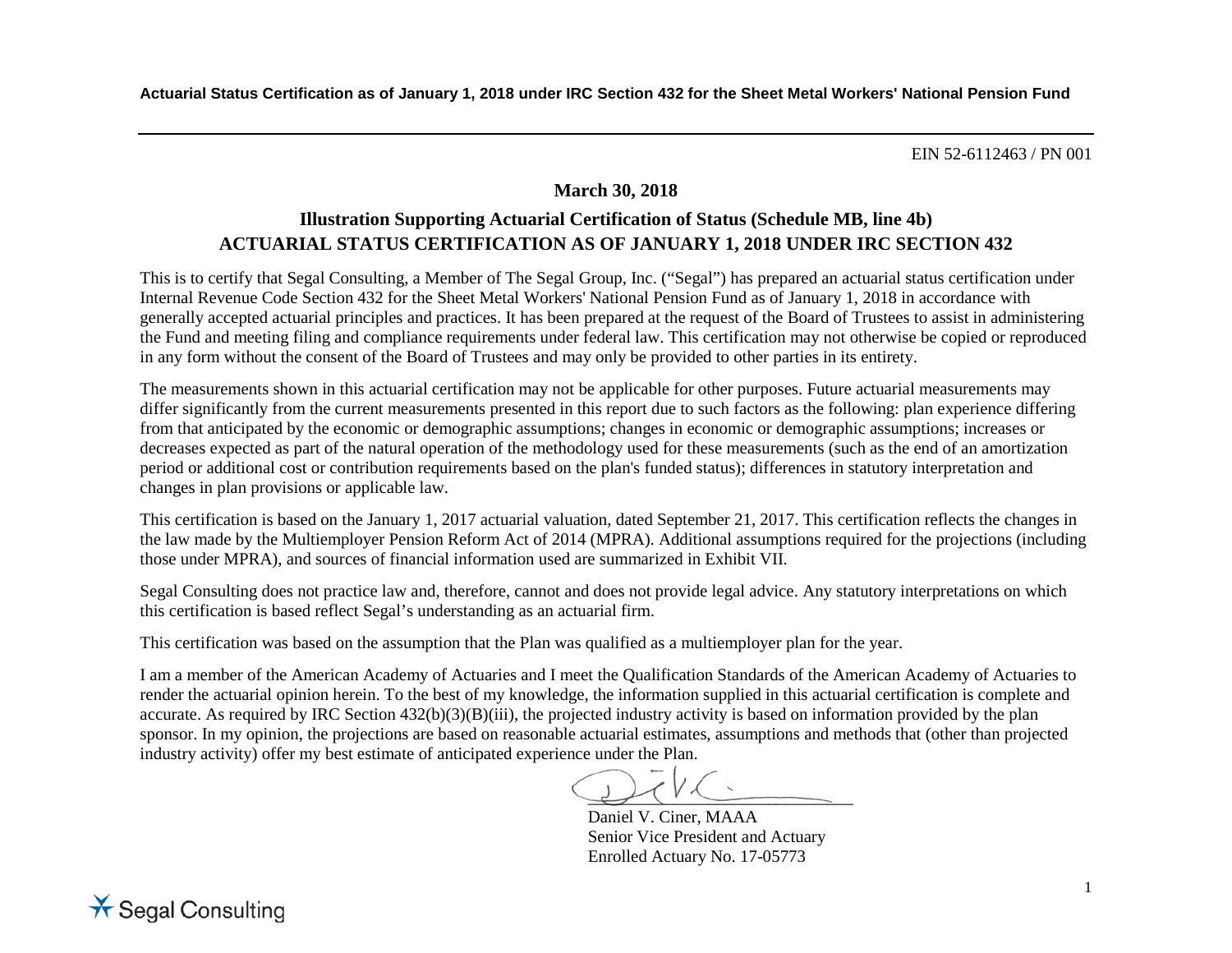| <b>Certificate Contents</b> |                                                                                          |
|-----------------------------|------------------------------------------------------------------------------------------|
| <b>EXHIBIT I</b>            | Status Determination as of January 1, 2018                                               |
| <b>EXHIBIT II</b>           | Summary of Actuarial Valuation Projections                                               |
| <b>EXHIBIT III</b>          | <b>Funding Standard Account Projections</b>                                              |
| <b>EXHIBIT IV</b>           | Funding Standard Account - Projected Bases Assumed Established After<br>January 1, 2017  |
| <b>EXHIBIT V</b>            | Solvency Projection                                                                      |
| <b>EXHIBIT VI</b>           | Scheduled Progress of the Funding Improvement Plan - Projections of<br><b>Benchmarks</b> |
| <b>EXHIBIT VII</b>          | Actuarial Assumptions and Methodology                                                    |

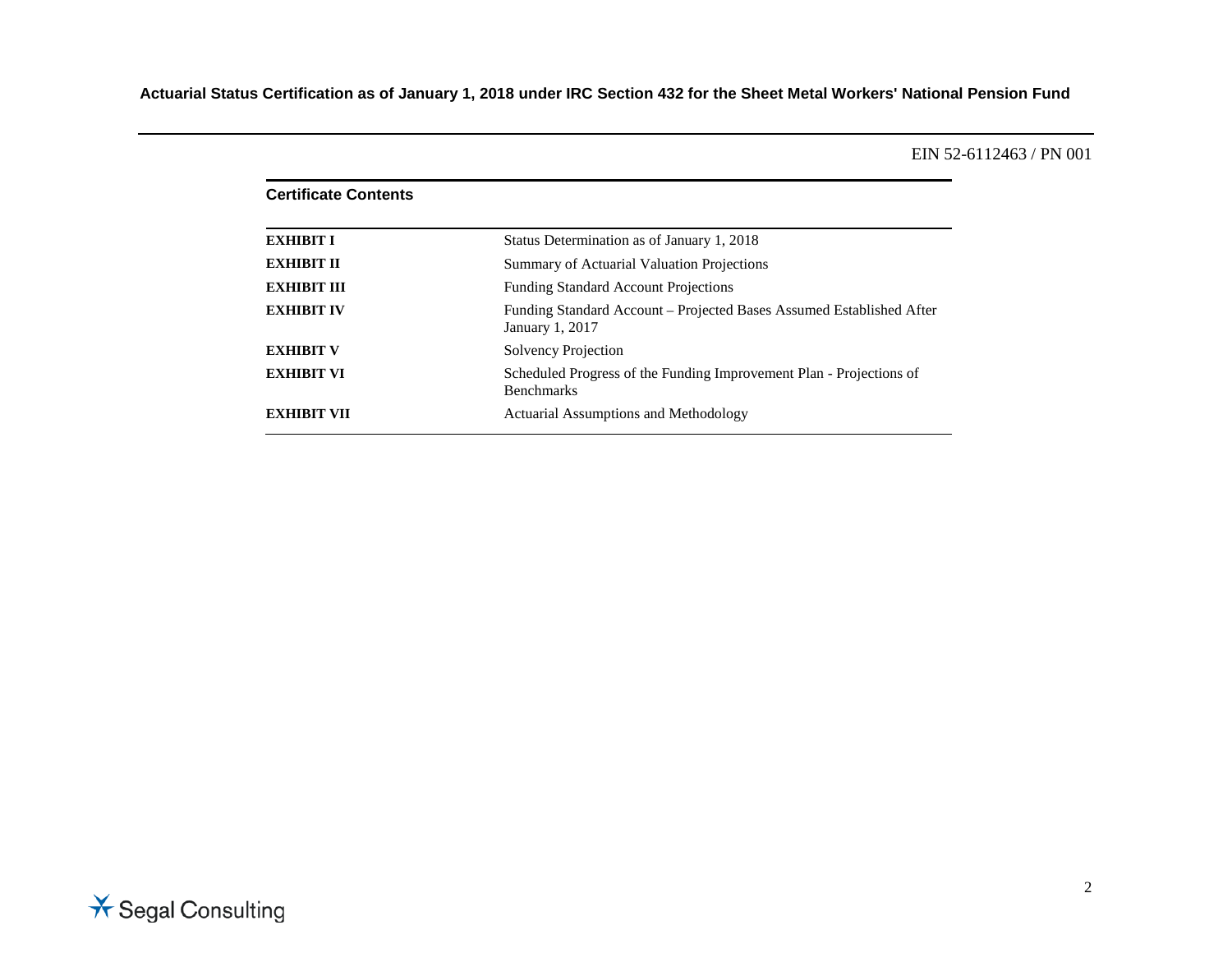#### **EXHIBIT I**

### **Status Determination as of January 1, 2018**

| <b>Status</b>           | <b>Condition</b>                                                                                                                                                                                                                               | <b>Component</b><br><b>Result</b> | <b>Final</b><br><b>Result</b> |
|-------------------------|------------------------------------------------------------------------------------------------------------------------------------------------------------------------------------------------------------------------------------------------|-----------------------------------|-------------------------------|
| <b>Critical Status:</b> |                                                                                                                                                                                                                                                |                                   |                               |
|                         | I. Initial critical status tests (not applicable since Plan previously met special emergence under IRC Section $432(e)(4)(B)(ii)(I))$ :                                                                                                        |                                   |                               |
|                         |                                                                                                                                                                                                                                                | Yes                               | N/A                           |
| $C2.$ (a)               |                                                                                                                                                                                                                                                | Yes                               |                               |
| (b)                     | AND the present value of vested benefits for non-actives is more than present value of vested benefits for actives,                                                                                                                            | Yes                               |                               |
| (c)                     | AND the normal cost plus interest on unfunded actuarial accrued liability (unit credit basis) is greater than contributions                                                                                                                    | N <sub>0</sub>                    | N/A                           |
| $C3.$ (a)               |                                                                                                                                                                                                                                                | Yes                               |                               |
| (b)                     |                                                                                                                                                                                                                                                | Yes                               | N/A                           |
| $C4.$ (a)               |                                                                                                                                                                                                                                                | Yes                               |                               |
| (b)                     | AND the present value of assets plus contributions is less than the present value of benefit payments and administrative                                                                                                                       | N <sub>0</sub>                    | N/A                           |
|                         | C5. The present value of assets plus contributions is less than the present value of benefit payments and administrative expenses                                                                                                              | N <sub>0</sub>                    | N/A                           |
|                         | II. Test special emergence rules for reentry into critical status:                                                                                                                                                                             |                                   |                               |
|                         | C6. Override condition: If satisfies (C6(a)) and (C6(b)), then ignore tests (C1) – (C5) and only apply test (C6(c))                                                                                                                            |                                   |                               |
|                         |                                                                                                                                                                                                                                                | Yes                               | Yes                           |
|                         | (b) Previously emerged from critical status because:                                                                                                                                                                                           |                                   |                               |
|                         | there was not projected to be an accumulated funding deficiency for the plan year or any of the nine succeeding plan<br>(i)<br>years, without regard to the use of the shortfall method but taking into account any automatic extension of     | Yes                               |                               |
|                         |                                                                                                                                                                                                                                                | Yes                               | Yes                           |
| (c)                     |                                                                                                                                                                                                                                                |                                   |                               |
|                         | EITHER there is a projected funding deficiency for the plan year or any of the nine succeeding plan years, without<br>(i)<br>regard to the use of the shortfall method but taking into account any extension of amortization periods under IRC |                                   |                               |
|                         |                                                                                                                                                                                                                                                | No                                |                               |
|                         |                                                                                                                                                                                                                                                | N <sub>0</sub>                    | No                            |
|                         | In Critical Status? (If any of $(C1)$ through $(C5)$ is Yes then Yes, unless $(C6(a))$ and $(C6(b))$ are Yes, then only if $(C6(c))$ is Yes)                                                                                                   |                                   | N <sub>0</sub>                |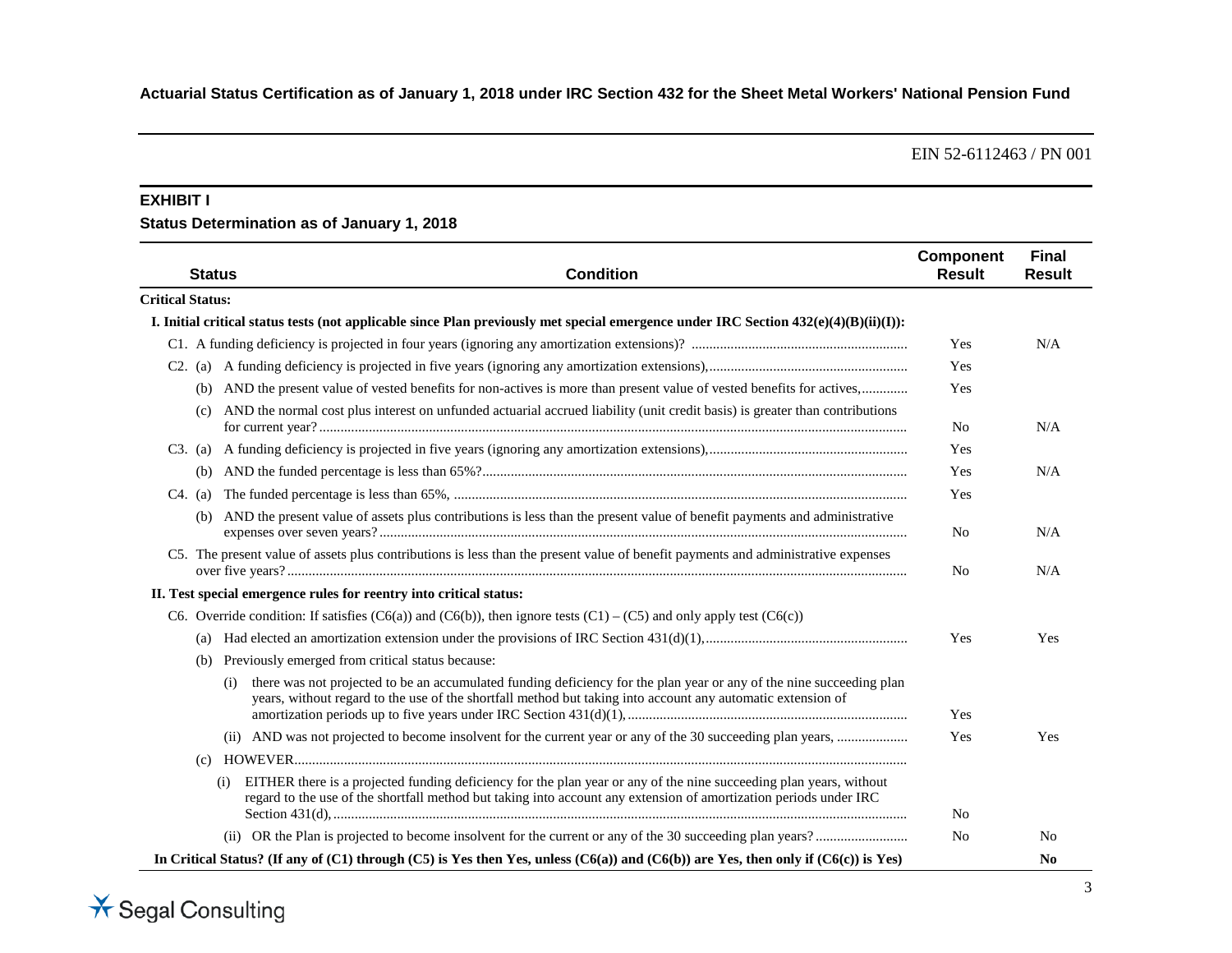EIN 52-6112463 / PN 001

### **EXHIBIT I (continued)**

## **Status Determination as of January 1, 2018**

| <b>Status</b>             | <b>Condition</b>                                                                                                | <b>Component</b><br>Result | Final<br>Result |  |  |  |  |  |  |  |
|---------------------------|-----------------------------------------------------------------------------------------------------------------|----------------------------|-----------------|--|--|--|--|--|--|--|
|                           | III. Determination whether plan is projected to be in critical status in any of the succeeding five plan years: |                            |                 |  |  |  |  |  |  |  |
| $C7.$ (a)                 |                                                                                                                 | Yes                        |                 |  |  |  |  |  |  |  |
| (b)                       |                                                                                                                 | N <sub>0</sub>             | No              |  |  |  |  |  |  |  |
|                           |                                                                                                                 |                            | N0              |  |  |  |  |  |  |  |
| <b>Endangered Status:</b> |                                                                                                                 |                            |                 |  |  |  |  |  |  |  |
| E1.<br>(a)                |                                                                                                                 | <b>Yes</b>                 |                 |  |  |  |  |  |  |  |
| (b)                       |                                                                                                                 | Yes                        | <b>Yes</b>      |  |  |  |  |  |  |  |
| E <sub>2</sub> .<br>(a)   |                                                                                                                 | Yes                        |                 |  |  |  |  |  |  |  |
|                           |                                                                                                                 | N <sub>0</sub>             | No              |  |  |  |  |  |  |  |
|                           |                                                                                                                 |                            | <b>Yes</b>      |  |  |  |  |  |  |  |
|                           |                                                                                                                 |                            | No.             |  |  |  |  |  |  |  |
|                           | <b>Neither Critical Status Nor Endangered Status:</b>                                                           |                            |                 |  |  |  |  |  |  |  |
|                           |                                                                                                                 |                            | No              |  |  |  |  |  |  |  |

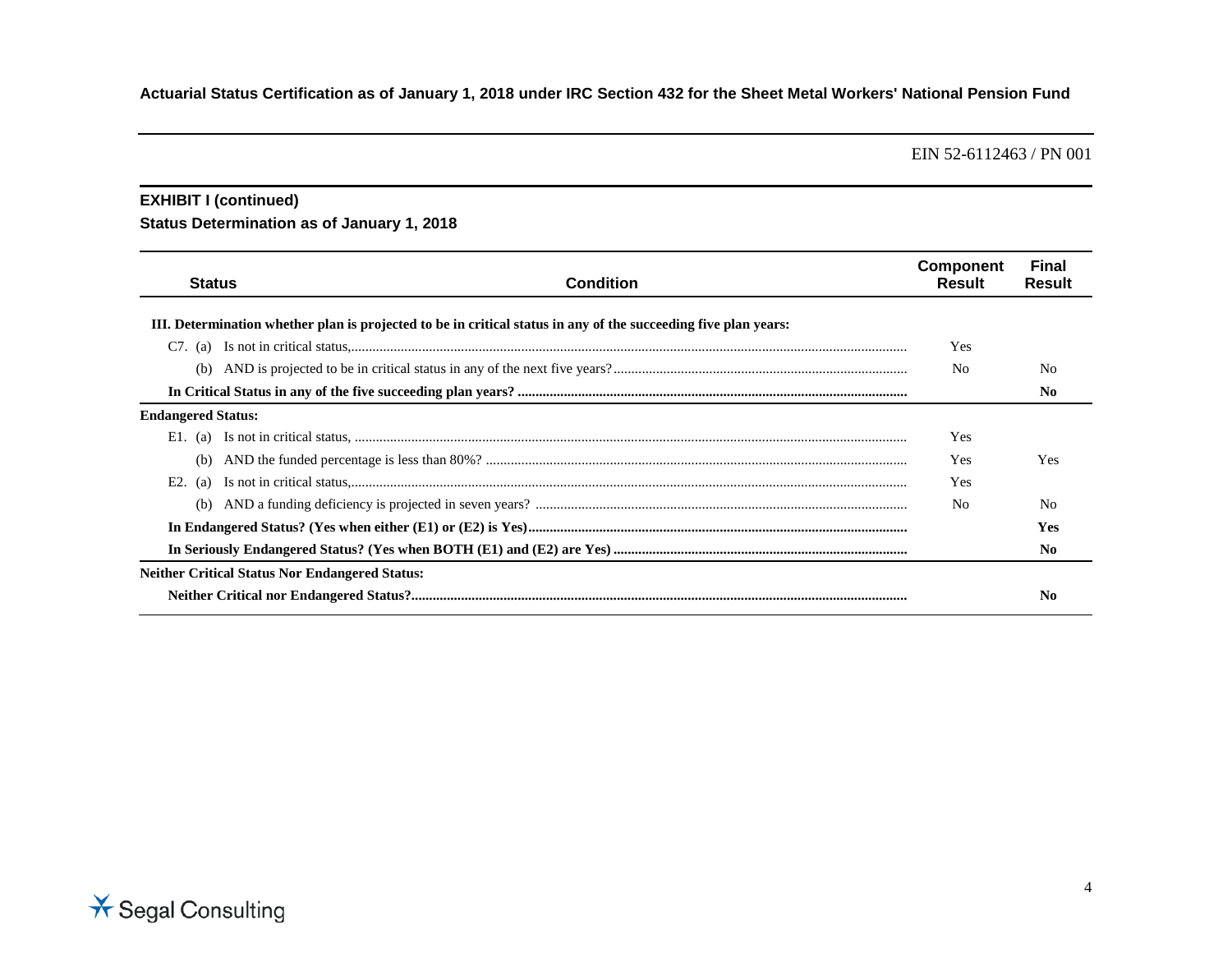#### **EXHIBIT II**

#### **Summary of Actuarial Valuation Projections**

The actuarial factors as of January 1, 2018 (based on projections from the January 1, 2017 valuation certificate):

| I. |    | <b>Financial Information</b>                                                                            |                         |                                       |                             |
|----|----|---------------------------------------------------------------------------------------------------------|-------------------------|---------------------------------------|-----------------------------|
|    |    | Market value of assets*                                                                                 |                         |                                       | \$4,935,726,151             |
|    | 2. | Actuarial value of assets*                                                                              |                         |                                       | 4,871,204,011               |
|    | 3. | Reasonably anticipated contributions                                                                    |                         |                                       |                             |
|    |    | Upcoming year<br>a.                                                                                     |                         |                                       | \$483,939,229               |
|    |    | Present value for the next five years<br>b.                                                             |                         |                                       | 2,031,386,011               |
|    |    | Present value for the next seven years<br>c.                                                            |                         |                                       | 2,659,354,403               |
|    | 4. | Projected benefit payments                                                                              |                         |                                       | 519,497,095                 |
|    | 5. | Projected administrative expenses (beginning of year)                                                   |                         |                                       | 14,463,425                  |
| П. |    | <b>Liabilities</b>                                                                                      |                         |                                       |                             |
|    |    | Present value of vested benefits for active participants                                                |                         |                                       | \$2,132,633,543             |
|    | 2. | Present value of vested benefits for non-active participants                                            |                         |                                       | 5,245,558,979               |
|    | 3. | Total unit credit accrued liability                                                                     |                         |                                       | 7,751,885,860               |
|    | 4. | Present value of payments                                                                               | <b>Benefit Payments</b> | <b>Administrative Expenses</b>        | <b>Total</b>                |
|    |    | Next five years<br>a.                                                                                   | \$2,264,201,397         | \$66,510,851                          | \$2,330,712,248             |
|    |    | Next seven years<br>b.                                                                                  | 3,026,575,065           | 89,380,451                            | 3,115,955,516               |
|    | 5. | Unit credit normal cost plus expenses                                                                   |                         |                                       | 86,158,002                  |
|    |    | III. Funded Percentage (I.2)/(II.3)                                                                     |                         |                                       | 62.8%                       |
|    |    | <b>IV.</b> Funding Standard Account                                                                     |                         | <b>Without amortization extension</b> | With amortization extension |
|    |    | Credit Balance as of the end of prior year                                                              |                         | $(\$600,500,301)$                     | \$257,074,098               |
|    | 2. | Years to projected funding deficiency                                                                   |                         |                                       | N/A                         |
|    |    | V. Years to Projected Insolvency                                                                        |                         |                                       | N/A                         |
|    |    | VI. Year Projected to be in Critical Status (based on test C7. in Exhibit I), if within next five years |                         |                                       | N/A                         |
|    |    |                                                                                                         |                         |                                       |                             |

\*Excluding receivable withdrawal liability payments of \$13,684,884.

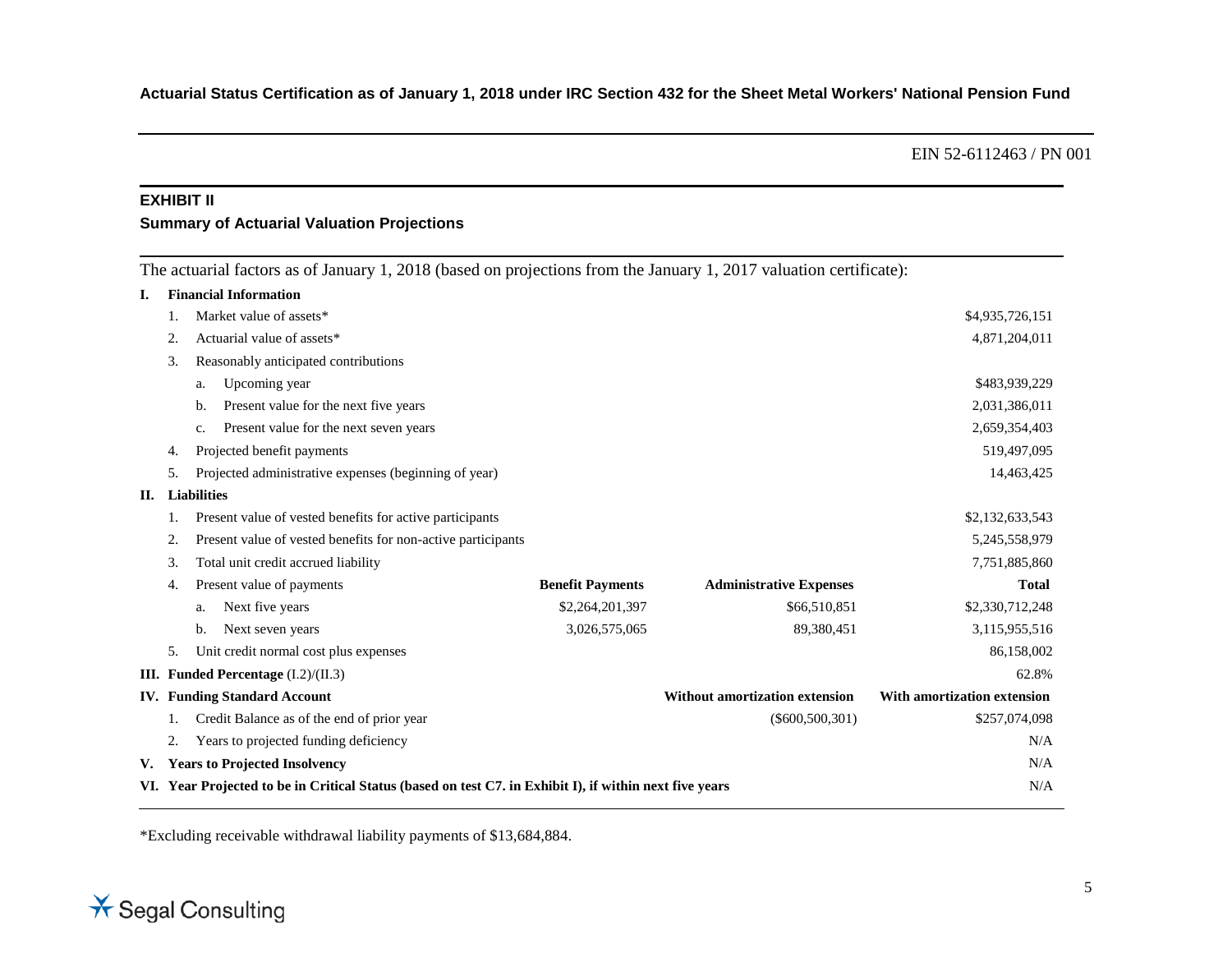### **EXHIBIT III**

### **Funding Standard Account Projections**

| The tables below present the I analys building recount I refections for the I fair Tears beginning randary 1.<br>With Amortization Extension under IRC Section 431(d) |               |                           |                 |                 |                 |                 |                 |                 |  |  |  |
|-----------------------------------------------------------------------------------------------------------------------------------------------------------------------|---------------|---------------------------|-----------------|-----------------|-----------------|-----------------|-----------------|-----------------|--|--|--|
|                                                                                                                                                                       |               | Year Beginning January 1, |                 |                 |                 |                 |                 |                 |  |  |  |
|                                                                                                                                                                       | 2017          | 2018                      | 2019            | 2020            | 2021            | 2022            | 2023            | 2024            |  |  |  |
| 1. Credit balance at<br>beginning of year                                                                                                                             | \$214,313,331 | \$257,074,098             | \$336,404,904   | \$387,785,098   | \$425,945,349   | \$480,892,243   | \$567,514,552   | \$668,972,662   |  |  |  |
| 2. Interest on $(1)$                                                                                                                                                  | 16,073,501    | 19,280,557                | 25,230,368      | 29,083,882      | 31,945,901      | 36,066,918      | 42,563,591      | 50,172,950      |  |  |  |
| 3. Normal cost                                                                                                                                                        | 142,348,492   | 71,694,577                | 106,204,259     | 120,844,445     | 119,407,004     | 117,644,763     | 115,376,106     | 112,882,521     |  |  |  |
| 4. Administrative expenses                                                                                                                                            | 14,042,160    | 14,463,425                | 14,897,328      | 15,344,248      | 15,804,575      | 16,278,712      | 16,767,073      | 17,270,085      |  |  |  |
| 5. Net amortization charges                                                                                                                                           | 359,097,449   | 325,038,929               | 321,630,621     | 322,425,801     | 310,449,776     | 286, 105, 882   | 280,128,850     | 285,883,500     |  |  |  |
| 6. Interest on $(3)$ , $(4)$ and $(5)$                                                                                                                                | 38,661,608    | 30,839,770                | 33,204,916      | 34,396,087      | 33,424,602      | 31,502,202      | 30,920,402      | 31,202,708      |  |  |  |
| 7. Expected contributions                                                                                                                                             | 559,842,869   | 483,939,229               | 483,939,229     | 483,939,229     | 483,939,229     | 483,939,229     | 483,939,229     | 483,939,229     |  |  |  |
| 8. Interest on (7)                                                                                                                                                    | 20,994,106    | 18, 147, 721              | 18, 147, 721    | 18, 147, 721    | 18, 147, 721    | 18, 147, 721    | 18, 147, 721    | 18, 147, 721    |  |  |  |
| 9. Credit balance at end<br>of year: $(1) + (2) - (3)$<br>$-(4)-(5)-(6)+(7)+(8)$                                                                                      | \$257,074,098 | \$336,404,904             | \$387,785,098   | \$425,945,349   | \$480,892,243   | \$567,514,552   | \$668,972,662   | \$773,993,748   |  |  |  |
|                                                                                                                                                                       | 2025          | 2026                      | 2027            | 2028            | 2029            | 2030            | 2031            | 2032            |  |  |  |
| 1. Credit balance at<br>beginning of year                                                                                                                             | \$773,993,748 | \$888,441,014             | \$990,010,295   | \$1,144,190,530 | \$1,322,769,507 | \$1,506,222,962 | \$1,733,361,715 | \$2,016,590,267 |  |  |  |
| 2. Interest on $(1)$                                                                                                                                                  | 58,049,531    | 66,633,076                | 74,250,772      | 85,814,290      | 99,207,713      | 112,966,722     | 130,002,129     | 151,244,270     |  |  |  |
| 3. Normal cost                                                                                                                                                        | 110,030,233   | 107,212,256               | 104,552,512     | 102,123,414     | 99,960,580      | 98,087,594      | 96,380,219      | 94,893,078      |  |  |  |
| 4. Administrative expenses                                                                                                                                            | 17,788,188    | 18,321,834                | 18,871,489      | 19,437,634      | 20,020,763      | 20,621,386      | 21,240,028      | 21,877,229      |  |  |  |
| 5. Net amortization charges                                                                                                                                           | 286,776,198   | 309,024,743               | 269,280,638     | 259, 203, 848   | 268,708,153     | 242,142,107     | 206,901,173     | 184,241,642     |  |  |  |
| 6. Interest on $(3)$ , $(4)$ and $(5)$                                                                                                                                | 31,094,596    | 32,591,912                | 29,452,848      | 28,557,367      | 29, 151, 712    | 27,063,832      | 24,339,107      | 22,575,896      |  |  |  |
| 7. Expected contributions                                                                                                                                             | 483,939,229   | 483,939,229               | 483,939,229     | 483,939,229     | 483,939,229     | 483,939,229     | 483,939,229     | 483,939,229     |  |  |  |
| 8. Interest on (7)                                                                                                                                                    | 18, 147, 721  | 18, 147, 721              | 18, 147, 721    | 18, 147, 721    | 18, 147, 721    | 18, 147, 721    | 18, 147, 721    | 18, 147, 721    |  |  |  |
| 9. Credit balance at end<br>of year: $(1) + (2) - (3)$<br>$-(4)-(5)-(6)+(7)+(8)$                                                                                      | \$888,441,014 | \$990,010,295             | \$1,144,190,530 | \$1,322,769,507 | \$1,506,222,962 | \$1,733,361,715 | \$2,016,590,267 | \$2,346,333,642 |  |  |  |

The tables below present the Funding Standard Account Projections for the Plan Years beginning January 1.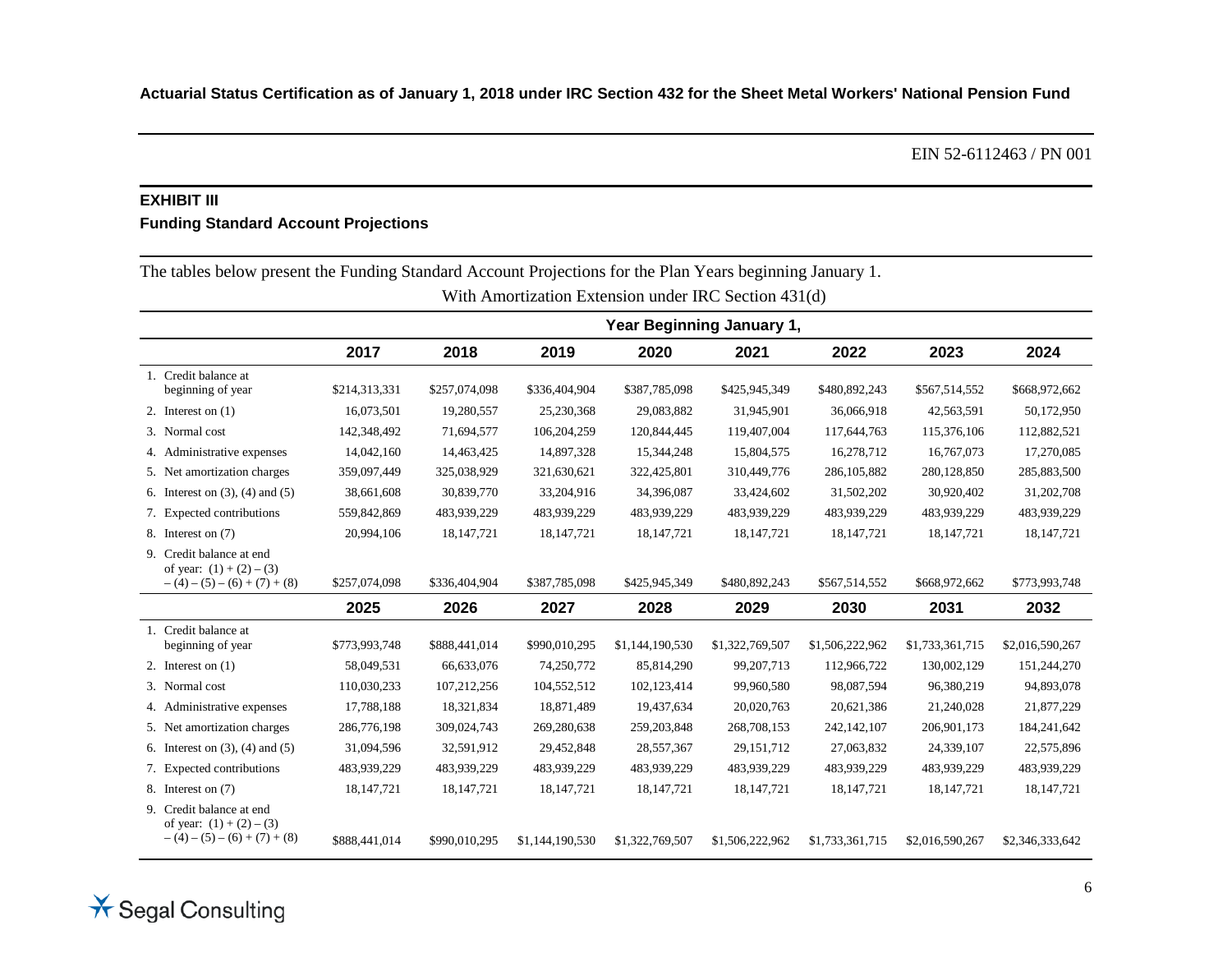### **EXHIBIT III (continued)**

### **Funding Standard Account Projections**

|                                                                                                               | Without Amortization Extension under IRC Section 431(d) |                   |                   |                   |                   |                 |  |  |
|---------------------------------------------------------------------------------------------------------------|---------------------------------------------------------|-------------------|-------------------|-------------------|-------------------|-----------------|--|--|
|                                                                                                               | Year Beginning January 1,                               |                   |                   |                   |                   |                 |  |  |
|                                                                                                               | 2017                                                    | 2018              | 2019              | 2020              | 2021              | 2022            |  |  |
| 1. Credit balance/(funding deficiency) at<br>beginning of year                                                | $(\$641,325,488)$                                       | $(\$600,500,301)$ | (\$486,373,747)   | $(\$376,712,525)$ | $(\$264,151,994)$ | (\$124,643,620) |  |  |
| 2. Interest on $(1)$                                                                                          | (48,099,412)                                            | (45,037,523)      | (36, 478, 031)    | (28, 253, 439)    | (19,811,400)      | (9,348,272)     |  |  |
| 3. Normal cost                                                                                                | 142,348,492                                             | 71,694,577        | 106,204,259       | 120,844,445       | 119,407,004       | 117,644,763     |  |  |
| 4. Administrative expenses                                                                                    | 14,042,160                                              | 14,463,425        | 14,897,328        | 15,344,248        | 15,804,575        | 16,278,712      |  |  |
| 5. Net amortization charges                                                                                   | 301, 202, 258                                           | 232,840,020       | 210,012,550       | 199,879,195       | 183,641,609       | 170,956,283     |  |  |
| 6. Interest on $(3)$ , $(4)$ and $(5)$                                                                        | 34,319,468                                              | 23,924,851        | 24,833,560        | 25,205,092        | 23,913,988        | 22,865,981      |  |  |
| 7. Expected contributions                                                                                     | 559,842,869                                             | 483,939,229       | 483,939,229       | 483,939,229       | 483,939,229       | 483,939,229     |  |  |
| 8. Interest on (7)                                                                                            | 20,994,108                                              | 18, 147, 721      | 18, 147, 721      | 18, 147, 721      | 18, 147, 721      | 18, 147, 721    |  |  |
| 9. Credit balance/(funding deficiency) at<br>end of year $(1) + (2) - (3) - (4) - (5) -$<br>$(6) + (7) + (8)$ | $(\$600,500,301)$                                       | $(\$486,373,747)$ | $(\$376,712,525)$ | $(\$264,151,994)$ | \$124,643,620     | \$40,349,319    |  |  |

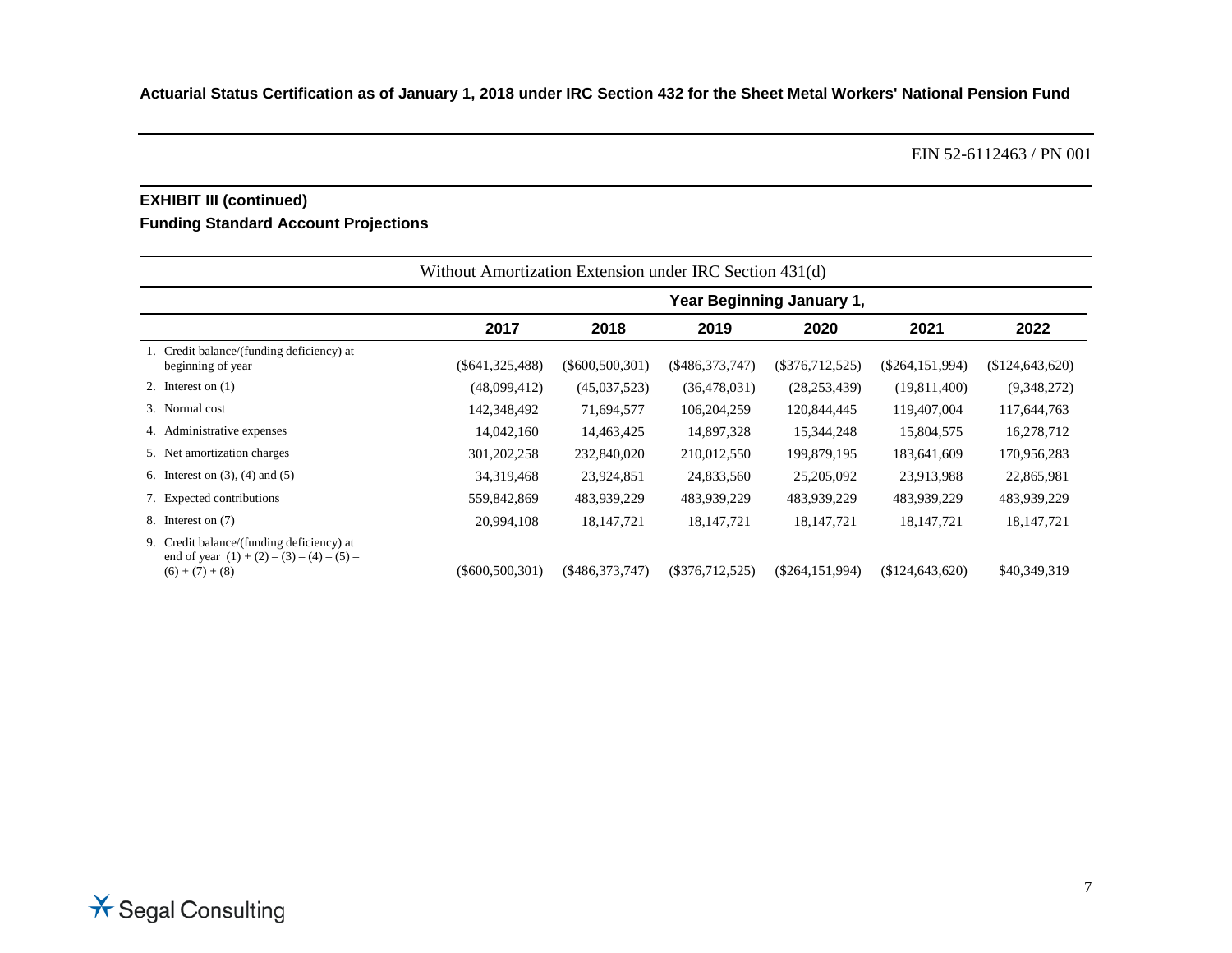EIN 52-6112463 / PN 001

### **EXHIBIT IV**

**Funding Standard Account – Projected Bases Assumed Established After January 1, 2017**

| Schedule of Funding Standard Account Bases |                         |                                   |                               |                                |  |  |  |  |  |  |
|--------------------------------------------|-------------------------|-----------------------------------|-------------------------------|--------------------------------|--|--|--|--|--|--|
| <b>Type of Base</b>                        | <b>Date Established</b> | <b>Base</b><br><b>Established</b> | Amortization<br><b>Period</b> | Amortization<br><b>Payment</b> |  |  |  |  |  |  |
| Actuarial loss                             | 01/01/2018              | \$115,758,968                     | 15                            | \$12,199,082                   |  |  |  |  |  |  |
| Actuarial loss                             | 01/01/2019              | 17,332,169                        | 15                            | 1,826,524                      |  |  |  |  |  |  |
| Actuarial loss                             | 01/01/2020              | 5,219,377                         | 15                            | 550,036                        |  |  |  |  |  |  |
| Actuarial gain                             | 01/01/2021              | (58,893,256)                      | 15                            | (6,206,376)                    |  |  |  |  |  |  |
| Actuarial gain                             | 01/01/2022              | (50, 420, 426)                    | 15                            | (5,313,480)                    |  |  |  |  |  |  |

### **Schedule of Funding Standard Account Bases**

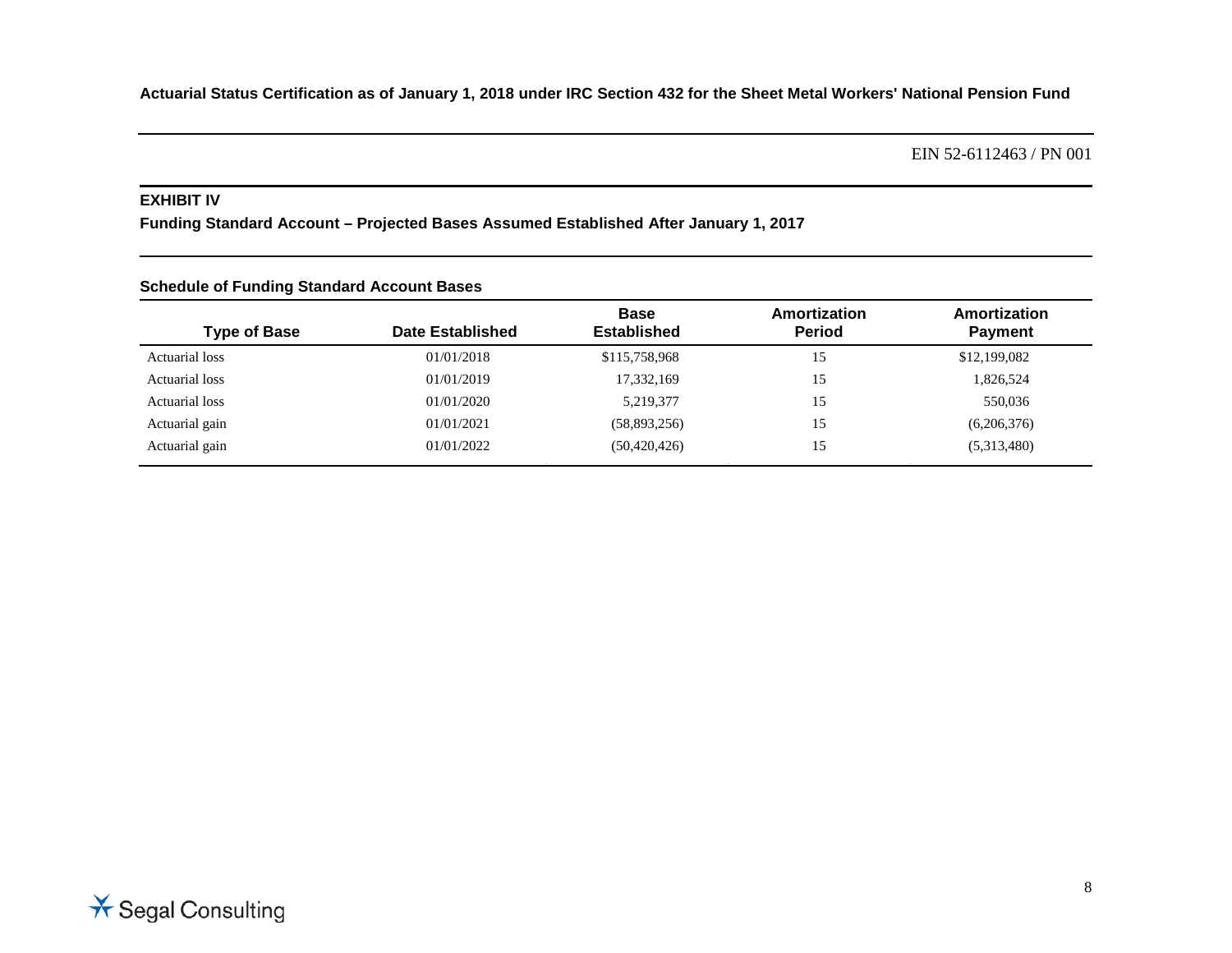EIN 52-6112463 / PN 001

## **EXHIBIT V Solvency Projection**

The table below presents the projected Market Value of Assets for the Plan Years beginning January 1, 2017 through 2047.

|                                                             | Year Beginning January 1, |                 |                 |                 |                 |                  |                  |
|-------------------------------------------------------------|---------------------------|-----------------|-----------------|-----------------|-----------------|------------------|------------------|
|                                                             | 2018                      | 2019            | 2020            | 2021            | 2022            | 2023             | 2024             |
| 1. Market Value at<br>beginning of year                     | \$4,935,726,151           | \$5,253,466,147 | \$5,584,883,032 | \$5,929,317,712 | \$6,286,514,310 | \$6,656,151,689  | \$7,037,530,885  |
| 2. Contributions                                            | 483,939,229               | 483,939,229     | 483,939,229     | 483,939,229     | 483,939,229     | 483,939,229      | 483,939,229      |
| 3. Benefit payments                                         | 519,497,095               | 528,834,120     | 539,781,621     | 551,902,903     | 565,241,955     | 580,139,302      | 595,449,410      |
| 4. Administrative<br>expenses                               | 15,038,000                | 15,489,140      | 15,953,814      | 16,432,428      | 16,925,401      | 17,433,163       | 17,956,158       |
| 5. Interest earnings                                        | 368, 335, 862             | 391,800,916     | 416,230,886     | 441,592,700     | 467,865,506     | 495,012,432      | 523,024,000      |
| 6. Market Value at<br>end of year:<br>$(1)+(2)-(3)-(4)+(5)$ | \$5,253,466,147           | \$5,584,883,032 | \$5,929,317,712 | \$6,286,514,310 | \$6,656,151,689 | \$7,037,530,885  | \$7,431,088,546  |
|                                                             | 2025                      | 2026            | 2027            | 2028            | 2029            | 2030             | 2031             |
| 1. Market Value at<br>beginning of year                     | \$7,431,088,546           | \$7,837,068,381 | \$8,256,624,337 | \$8,690,900,425 | \$9,141,533,643 | \$9,610,597,488  | \$10,100,551,641 |
| 2. Contributions                                            | 483,939,229               | 483,939,229     | 483,939,229     | 483,939,229     | 483,939,229     | 483,939,229      | 483,939,229      |
| 3. Benefit payments                                         | 611,389,353               | 627,098,941     | 642,670,686     | 657,711,622     | 671,918,851     | 685,069,512      | 697, 682, 738    |
| 4. Administrative<br>expenses                               | 18,494,843                | 19,049,688      | 19,621,179      | 20,209,814      | 20,816,108      | 21,440,591       | 22,083,809       |
| 5. Interest earnings                                        | 551,924,802               | 581,765,356     | 612, 628, 724   | 644, 615, 425   | 677,859,575     | 712,525,027      | 748,776,771      |
| 6. Market Value at<br>end of year:<br>$(1)+(2)-(3)-(4)+(5)$ | \$7,837,068,381           | \$8,256,624,337 | \$8,690,900,425 | \$9,141,533,643 | \$9,610,597,488 | \$10,100,551,641 | \$10,613,501,094 |

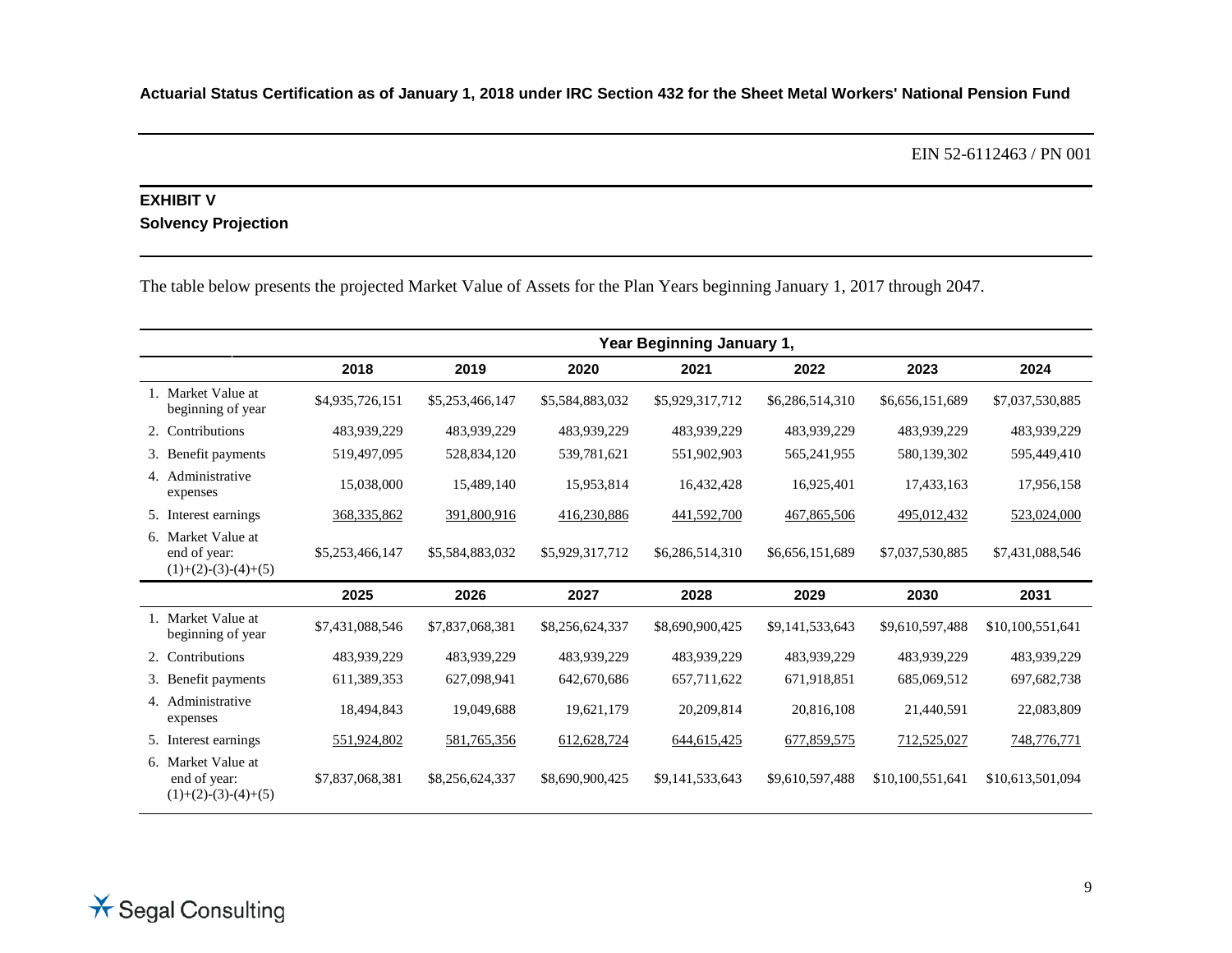EIN 52-6112463 / PN 001

## **EXHIBIT V (continued) Solvency Projection**

|                                                             | Year Beginning January 1, |                  |                  |                  |                  |                  |                  |  |
|-------------------------------------------------------------|---------------------------|------------------|------------------|------------------|------------------|------------------|------------------|--|
|                                                             | 2032                      | 2033             | 2034             | 2035             | 2036             | 2037             | 2038             |  |
| 1. Market Value at<br>beginning of year                     | \$10,613,501,094          | \$11,152,149,699 | \$11,718,983,699 | \$12,317,402,548 | \$12,950,754,185 | \$13,622,784,086 | \$14,337,321,243 |  |
| 2. Contributions                                            | 483,939,229               | 483,939,229      | 483,939,229      | 483,939,229      | 483,939,229      | 483,939,229      | 483,939,229      |  |
| 3. Benefit payments                                         | 709,332,923               | 720,424,691      | 730,256,975      | 739,124,558      | 746,885,662      | 753,729,898      | 759,371,114      |  |
| 4. Administrative<br>expenses                               | 22,746,323                | 23,428,713       | 24, 131, 574     | 24,855,521       | 25,601,187       | 26,369,223       | 27,160,300       |  |
| 5. Interest earnings                                        | 786,788,622               | 826,748,175      | 868, 868, 169    | 913,392,487      | 960, 577, 521    | 1,010,697,049    | 1,064,048,952    |  |
| 6. Market Value at<br>end of year:<br>$(1)+(2)-(3)-(4)+(5)$ | \$11,152,149,699          | \$11,718,983,699 | \$12,317,402,548 | \$12,950,754,185 | \$13,622,784,086 | \$14,337,321,243 | \$15,098,778,010 |  |
|                                                             | 2039                      | 2040             | 2041             | 2042             | 2043             | 2044             | 2045             |  |
| 1. Market Value at<br>beginning of year                     | \$15,098,778,010          | \$15,911,556,657 | \$16,780,284,350 | \$17,709,934,984 | \$18,706,132,397 | \$19,774,811,260 | \$20,922,395,609 |  |
| 2. Contributions                                            | 483.939.229               | 483.939.229      | 483.939.229      | 483.939.229      | 483.939.229      | 483.939.229      | 483,939,229      |  |
| 3. Benefit payments                                         | 764,137,307               | 768,129,237      | 771,346,469      | 773,521,358      | 774,760,075      | 775,019,155      | 774,808,970      |  |
| 4. Administrative<br>expenses                               | 27,975,109                | 28,814,362       | 29,678,793       | 30,569,157       | 31,486,232       | 32,430,819       | 33,403,744       |  |
| 5. Interest earnings                                        | 1,120,951,834             | 1,181,732,063    | 1,246,736,667    | 1,316,348,699    | 1,390,985,941    | 1,471,095,094    | 1,557,138,795    |  |
| 6. Market Value at<br>end of year:<br>$(1)+(2)-(3)-(4)+(5)$ | \$15,911,556,657          | \$16,780,284,350 | \$17,709,934,984 | \$18,706,132,397 | \$19,774,811,260 | \$20,922,395,609 | \$22,155,260,919 |  |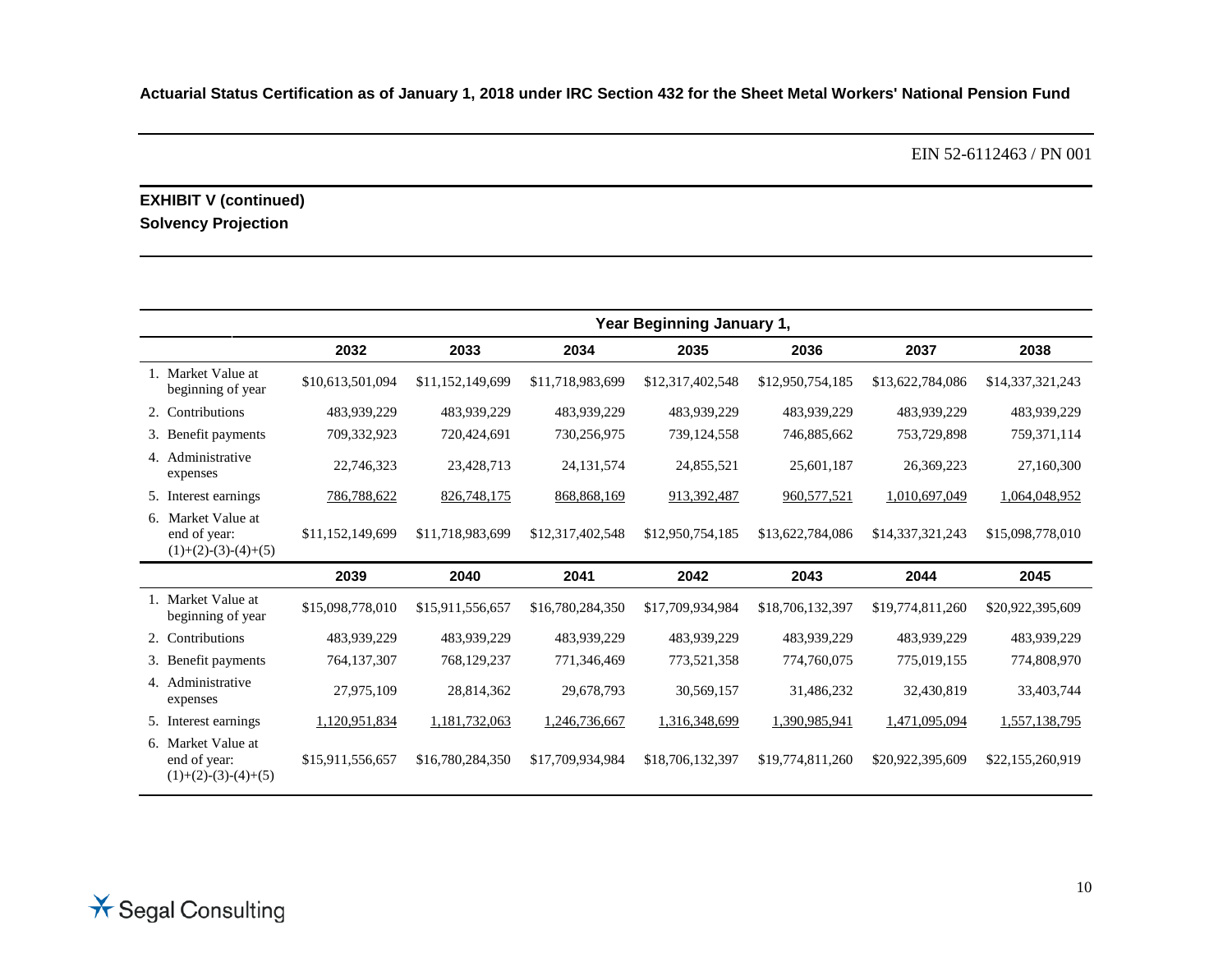EIN 52-6112463 / PN 001

### **EXHIBIT V (continued) Solvency Projection**

|                                                             | Year Beginning January 1, |                  |                  |                  |                  |                  |                  |
|-------------------------------------------------------------|---------------------------|------------------|------------------|------------------|------------------|------------------|------------------|
|                                                             | 2046                      | 2047             | 2048             | 2049             | 2050             | 2051             | 2052             |
| 1. Market Value at<br>beginning of year                     | \$22,155,260,919          | \$23,480,311,132 | \$24,904,998,769 | \$26,435,385,611 | \$28,078,896,163 | \$29,842,705,208 | \$31,733,124,786 |
| 2. Contributions                                            | 483,939,229               | 483,939,229      | 483,939,229      | 483,939,229      | 483,939,229      | 483,939,229      | 483,939,229      |
| 3. Benefit payments                                         | 774,080,185               | 772,802,256      | 772,853,493      | 773,357,703      | 775,091,339      | 779,403,637      | 785,007,315      |
| 4. Administrative<br>expenses                               | 34,405,856                | 35,438,032       | 36,501,173       | 37,596,208       | 38,724,094       | 39,885,817       | 41,082,392       |
| 5. Interest earnings                                        | 1,649,597,025             | 1,748,988,696    | 1,928,553,155    | 2,045,458,636    | 2,170,866,653    | 2,305,266,649    | 2,449,182,291    |
| 6. Market Value at<br>end of year:<br>$(1)+(2)-(3)-(4)+(5)$ | \$23,480,311,132          | \$24,904,998,769 | \$28,053,843,473 | \$29,700,544,971 | \$31,470,069,290 | \$33,371,428,906 | \$35,410,171,229 |
|                                                             | 2053                      |                  |                  |                  |                  |                  |                  |
| 1. Market Value at<br>beginning of year                     | \$33,758,274,847          |                  |                  |                  |                  |                  |                  |
| 2. Contributions                                            | 483,939,229               |                  |                  |                  |                  |                  |                  |
| 3. Benefit payments                                         | 791,486,451               |                  |                  |                  |                  |                  |                  |
| 4. Administrative<br>expenses                               | 42,314,864                |                  |                  |                  |                  |                  |                  |
| 5. Interest earnings                                        | 2,603,240,217             |                  |                  |                  |                  |                  |                  |
| 6. Market Value at<br>end of year:<br>$(1)+(2)-(3)-(4)+(5)$ | \$37,594,625,880          |                  |                  |                  |                  |                  |                  |

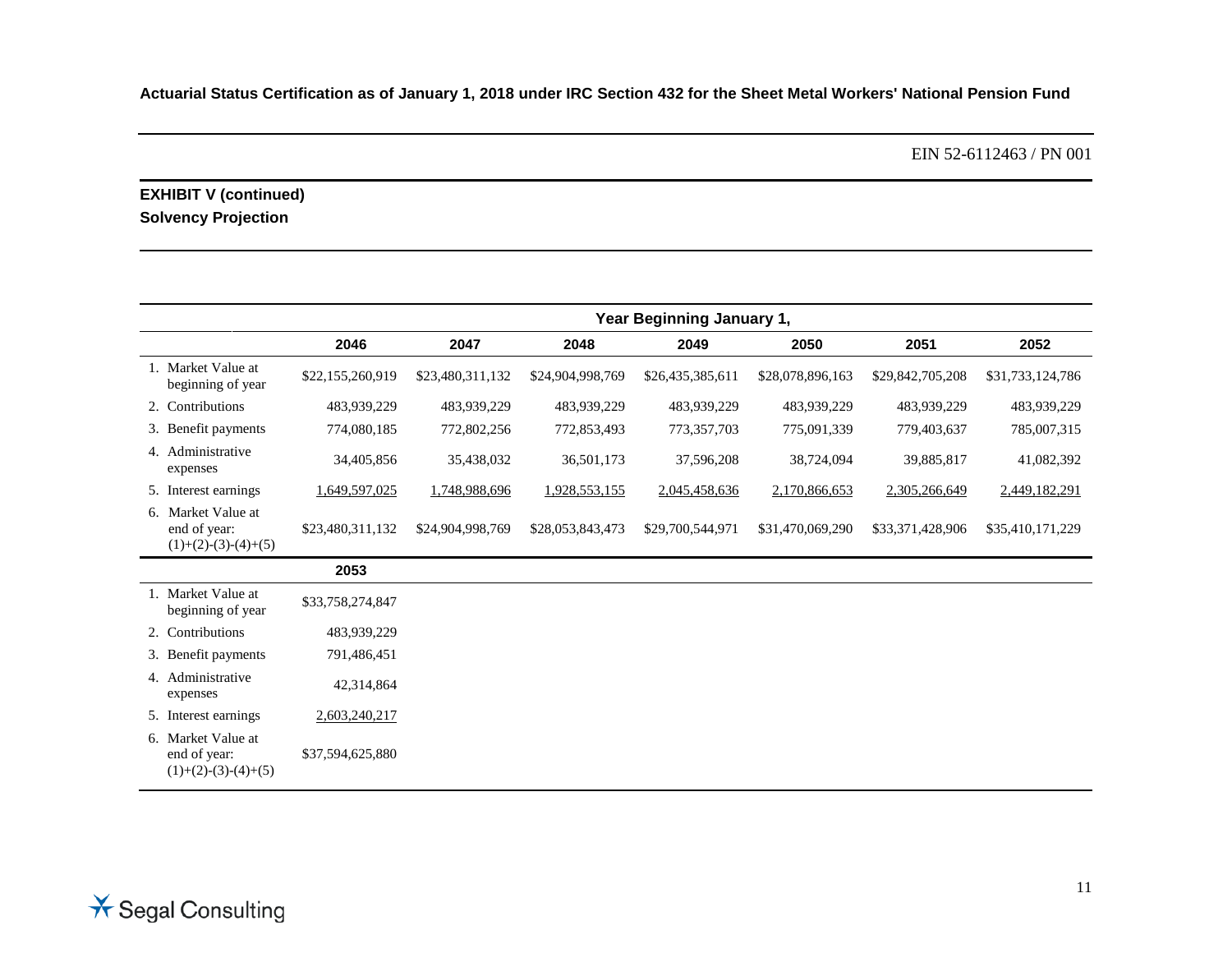#### **EXHIBIT VI Scheduled Progress of the Funding Improvement Plan - Projections of Benchmarks**

The Funding Improvement Plan indicates that scheduled progress is met if a projection of the funding metrics used for the benchmarks demonstrates that they are projected to be met. The benchmarks as stated in the Funding Improvement Plan are that (A) the funded percentage as of the close of the funding improvement period equals or exceeds the sum of (i) the funded percentage as of the beginning of the Plan Year beginning 2015, plus (ii) 33 percent of the difference between 100 percent and that percentage, and (B) avoiding an accumulated funding deficiency for the last year of the funding improvement period (taking into account the Plan's extension of its amortization periods under ERISA Section 304(d)).

A projection based on the actuarial assumptions and methods described in Exhibit VII of this certification indicates that the Plan is meeting scheduled progress.

|                                                        |                 | Year Beginning January 1, |                 |                 |                 |
|--------------------------------------------------------|-----------------|---------------------------|-----------------|-----------------|-----------------|
|                                                        | 2018            | 2019                      | 2020            | 2021            | 2022            |
| 1. Credit balance/(funding deficiency) at end of year  | \$336,404,904   | \$387,785,098             | \$425,945,349   | \$480,892,243   | \$567,514,552   |
| 2. Actuarial value of assets at end of year            | \$5,166,772,674 | \$5,486,468,170           | \$5,882,414,990 | \$6,286,514,310 | \$6,656,151,689 |
| 3. Present value of accumulated benefit at end of year | \$7,871,370,733 | \$8,027,227,716           | \$8,199,154,141 | \$8,369,853,969 | \$8,537,622,608 |
| 4. Funded percentage at end of year                    | 65.6%           | 68.4%                     | 71.7%           | 75.1%           | 78.0%           |
|                                                        | 2023            | 2024                      | 2025            | 2026            |                 |
| 1. Credit balance/(funding deficiency) at end of year  | \$668,972,662   | \$773,993,748             | \$888,441,014   | \$990,010,295   |                 |
| 2. Actuarial value of assets at end of year            | \$7,037,530,885 | \$7,431,088,546           | \$7,837,068,381 | \$8,256,624,337 |                 |
| 3. Present value of accumulated benefit at end of year | \$8,700,079,092 | \$8,856,154,972           | \$9,004,332,642 | \$9,144,295,614 |                 |
| 4. Funded percentage at end of year                    | 80.9%           | 83.9%                     | 87.0%           | 90.3%           |                 |

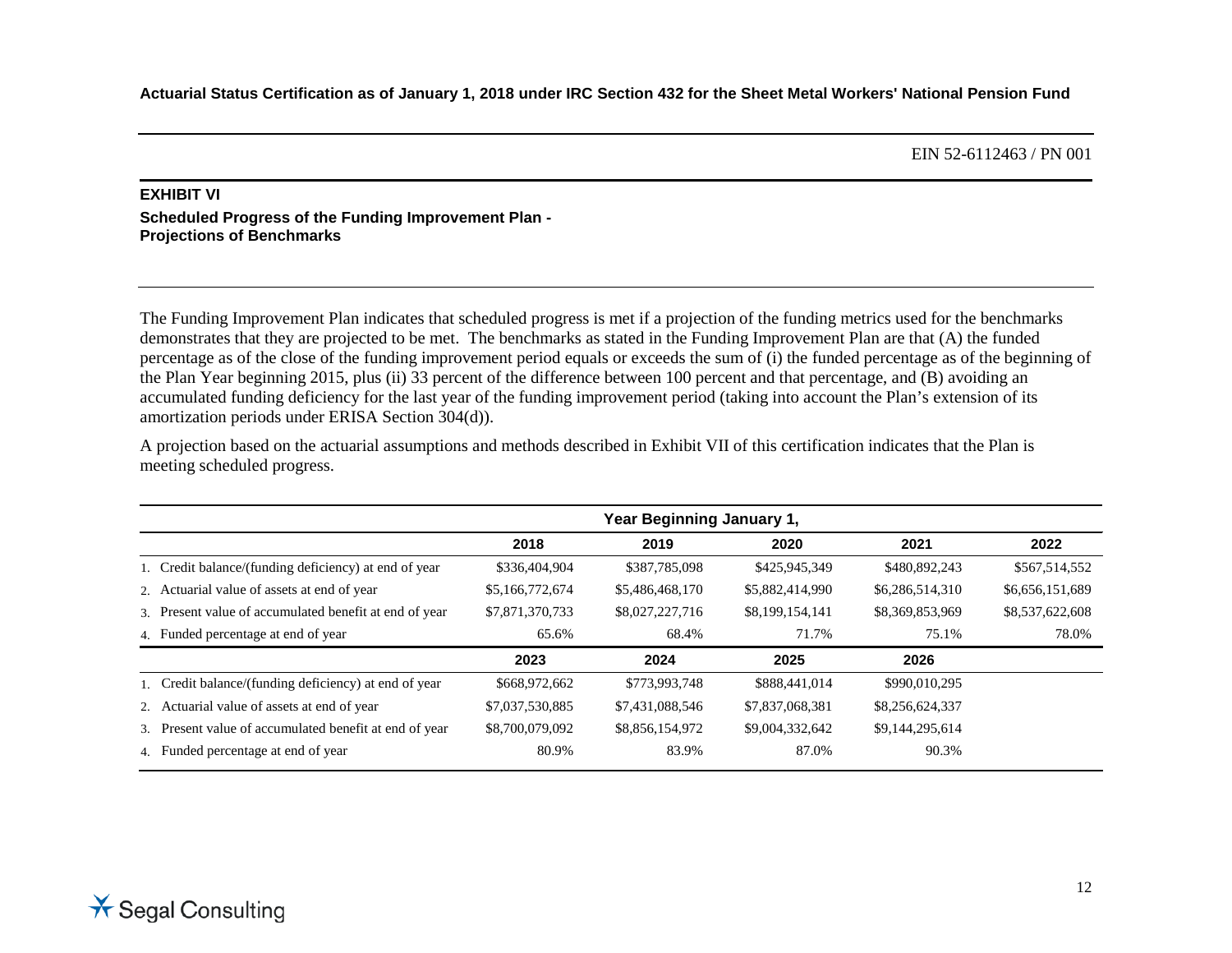### **EXHIBIT VII Actuarial Assumptions and Methodology**

The actuarial assumptions and plan of benefits are as used in the January 1, 2017 actuarial valuation certificate, dated September 21, 2017, except as specifically described below. We also assumed that experience would emerge as projected, except as described below. The calculations are based on a current understanding of the requirements of ERISA Section 305 and IRC Section 432.

| <b>Plan of Benefits:</b>            | The Applicable Percentage under the Plan's benefit formula is 0.50% for 2018, and is projected<br>to be 0.75% for 2019, based on the preliminary investment return for the 2017 Plan Year.                                                                                                                                                                                                                                                                                                                                                                            |
|-------------------------------------|-----------------------------------------------------------------------------------------------------------------------------------------------------------------------------------------------------------------------------------------------------------------------------------------------------------------------------------------------------------------------------------------------------------------------------------------------------------------------------------------------------------------------------------------------------------------------|
| <b>Contribution Rates:</b>          | Contributions for employers that adopted an Alternative Option under the Funding Improvement<br>Plan are assumed to increase in 2017 based on terms of the collective bargaining agreement in<br>effect.                                                                                                                                                                                                                                                                                                                                                              |
| <b>Asset Information:</b>           | The financial information as of December 31, 2017, including contribution income, benefit<br>payments and administrative expenses for the Plan Year ended December 31, 2017, was based on<br>an unaudited financial statement provided by the Fund Office as of March 9, 2018.                                                                                                                                                                                                                                                                                        |
|                                     | For projections after that date, the assumed administrative expenses were increased by 3% per<br>year thereafter from the assumption used for the January 1, 2017 actuarial valuation. The benefit<br>payments were projected based on the January 1, 2017 actuarial valuation. The projected net<br>investment return was assumed to be 7.50% of the average market value of assets for future years.<br>Any resulting investment gains or losses due to the operation of the asset valuation method are<br>amortized over 15 years in the Funding Standard Account. |
| <b>Projected Industry Activity:</b> | As required by Internal Revenue Code Section 432, assumptions with respect to projected<br>industry activity are based on information provided by the Plan Sponsor. Based on this<br>information, for 2018 and all future years, the number of active participants is assumed to remain<br>at the December 31, 2013 level of 54,282 and, on the average, contributions will be made for<br>each active for 1,650 hours each year (approximately 90 million hours).                                                                                                    |